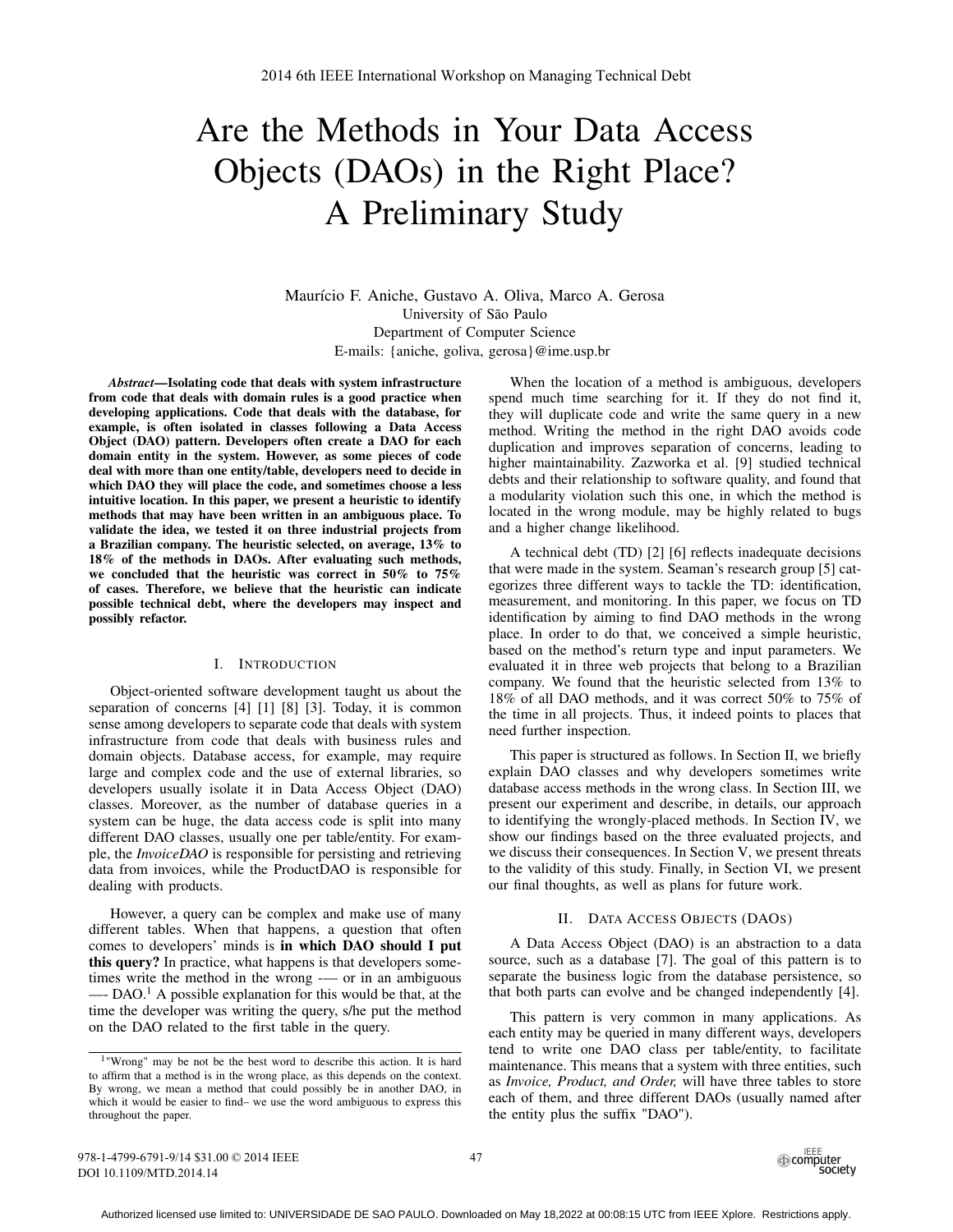This naming convention also facilitates maintenance. If a database query that deals with the *Product* table needs to be changed, then it needs to be done in the *ProductDAO* class. If, for any reason, the query is not there, the developer will have to search for it in the other DAOs, or write a new one.

However, deciding in which DAO a specific query should be is not an easy task. A single query may touch different tables (using the JOIN instruction, for example). In Listing 1, we show an example of that. This query joins three tables: *Projects, Commits, and Artifacts.*

Listing 1: An example of a SQL query that deals with three tables

# SELECT

p. name as projectName, c. id as commitId, a . name as artifactName, a. path as artifactPath FROM Projects p JOIN Commits c on c. project\_id =  $p$ . id JOIN Artifacts a **on** a. commit\_id =  $c$ . id **WHERE** p. repository = ' Apache ' ;

If one analyzes the query, s/he may notice that it probably belongs to *ArtifactDAO*. The SQL returns many artifacts and their relative commit and project. This method probably returns a list of *Artifact*. On the other hand, there are two other tables in the query. It would not be an exception to find this query in *ProjectDAO*, or even in *CommitDAO*. This is an example of what we call an ambiguous method.

This technical debt may cost the team. Code duplication, for example, is a possible consequence. When developers open a DAO class and do not find the method they want, they may write a new one, resulting in two different methods that do the same thing in the system.

Based on that, it is clear that developers must find a way to detect methods and queries that were written in ambiguous DAOs. However, we do not aim to find a perfect algorithm to find them: as with any metric, we are looking for good indicators. In practice, if a project contains 1000 methods in its DAOs, it is impossible for a human to check each one of them manually; but, if the algorithm filters 50 methods, a human can verify those at an acceptable cost. With that being said, our goal is *to write an algorithm that selects a reasonably small set of classes that need to be manually checked*.

Based on this, it is clear that developers must find a way to detect methods and queries that were written in ambiguous DAOs. However, we do not aim for a perfect algorithm to find them  $-$  as with any metric  $-$ , we are looking for good indicators. In practice, if a project contains 1000 methods in its DAOs, it is impossible for a human to check each one of them manually. If, however, the algorithm filters 50 methods, a human can verify those at an acceptable cost. With that being said, our goal is to write an algorithm that selects a reasonably small set of classes that need to be manually checked.

## III. EXPERIMENT DESIGN

Based on the discussion and motivations given above, this paper aims to answer the following research question:

*RQ. How can one automatically identify methods that may have been placed in the wrong or in ambiguous DAOs?*

To find a solution to that question, we conceived a heuristic and implemented it in a tool that outputs the methods that seem to be in the wrong place. As a case study, we conveniently selected three projects from a Brazilian software development company. Maurício, one of the authors of this paper, works for this company. All three are web projects, developed in Java. They all use the same technology and frameworks, namely VRaptor (MVC Framework), Hibernate (Object-Relational Mapping Framework), JSP, and JSTL (view layer). Each deals with a specific domain: *Caelumweb* is an ERP, *Gnarus* is an e-learning system, and *Codesheriff* is a code metric visualization application. Although the projects were developed by different teams, teams typically share ideas and experiences.

After running the tool on the three projects, we invited a developer from each project to manually inspect all methods that were output. The developer from *Caelumweb* had worked on the project for the previous two years; the developers from *Gnarus* and *Codesheriff* had worked on the projects from their beginnings (three and one years, respectively).

The developers were instructed to state whether each listed method was in the right place. There was no specific technique – they all had the list of all methods selected by the algorithm and the full source code of the project. They then navigated through each selected method (and sometimes through other related classes) and made decisions. As discussed before, it is hard to precisely define whether a method is in the right place, thus the decisions were purely based on the feelings and knowledge of the project of the developers.

If a developer thought the method was in a wrong or ambiguous place, we considered that the heuristic had correctly selected that method. If s/he stated otherwise, we considered that the heuristic was wrong. If, for some reason, the developer was in doubt about the method, we considered the heuristic as correct for that method as well (if even the human did not know if the method was in the right place, such a method definitely merits human analysis). In Table I, we summarize the aforementioned decision algorithm.

TABLE I: Decision table

| Suggested method | Developer's opinion | Result           |
|------------------|---------------------|------------------|
| X()              | Right place         | Heuristic Failed |
| Y0               | Wrong place         | Heuristic OK     |
| ZO.              | Not sure            | Heuristic OK     |

In Table II, we describe the size of each project. The number of classes and number of commits represent the size and age of the project. The total number of DAOs and methods reflects the number of queries and methods that needed to be analyzed. This number varied from 50 to 900 Java classes, and from 10 to 80 DAO classes. *Caelumweb*, for example,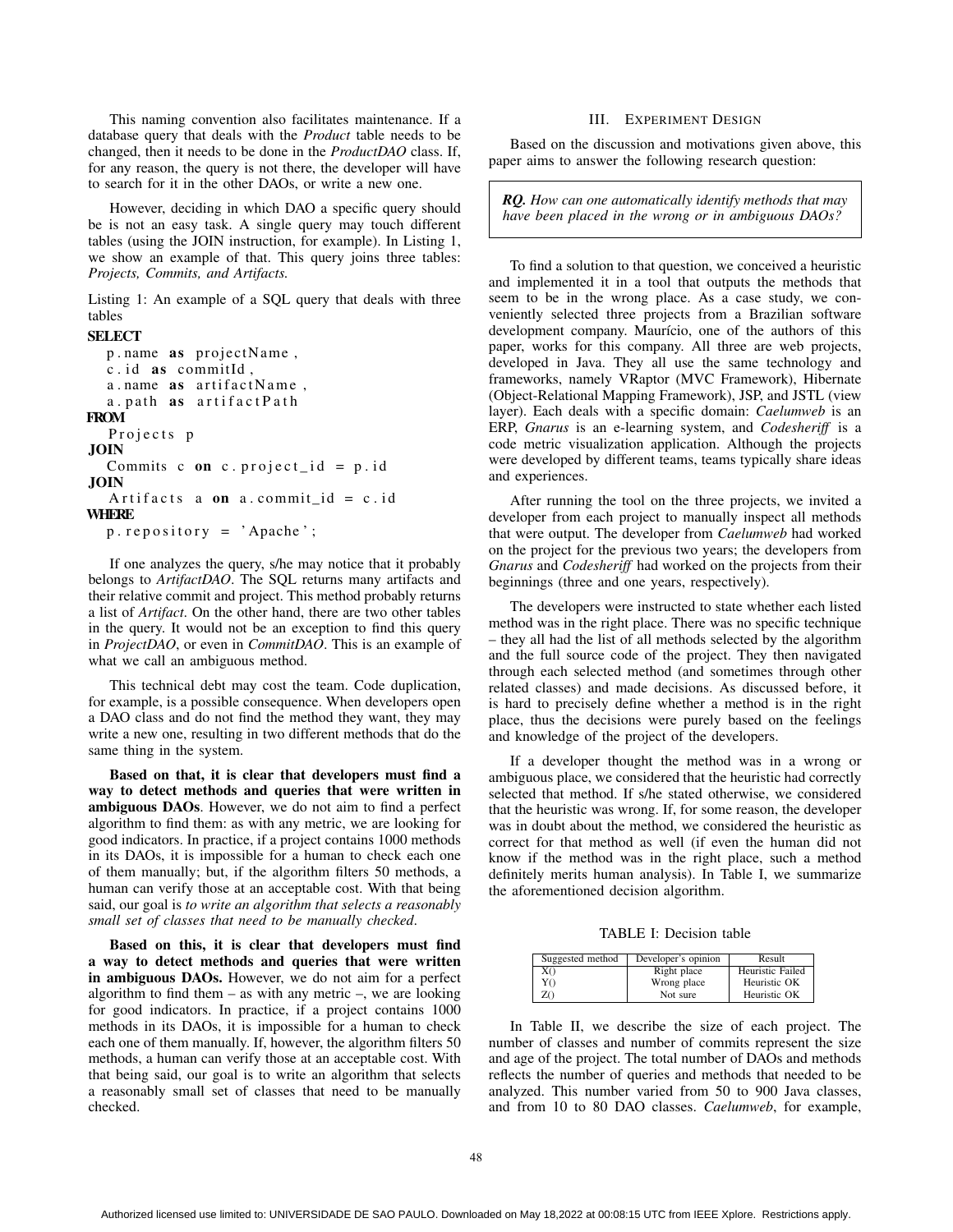contained almost 600 methods in DAOs. If a developer were to go method-by-method to check if the methods were in the right place, s/he would expend a lot of effort.

TABLE II: Analyzed Projects

| Project     | # of Classes | # of Commits | $#$ of DAOs | # of Methods |
|-------------|--------------|--------------|-------------|--------------|
| Gnarus      | $-924$       | 10451        | 39          |              |
| Caelumweb   | 1321         | 2071         | 81          | 590          |
| Codesheriff | 56           | 339          | 10          |              |

In the following subsections, we detail the designed heuristic to identify potentially misplaced methods. All the gathered data (including the SQL queries used to manipulate it), as well as the specific build of the tool we employed, are available on a website $^2$ .

## *A. The Heuristic*

The heuristic is based on the assumption that *all queries that deal with the X table/entity should be on XDao*. By dealing with the entity, we mean that the method should return the entity or receive it as an input parameter. Also, in practice, we noticed that many methods return a primitive type. That happens when the query returns a single item, such as an integer or a double (by executing a *COUNT* or a *SUM* in the database).

To be considered "correct," a method should follow at least one of the following rules. To simplify the rule, we will assume that *X* is the type that the *XDao* is associated with.

- 1) The return type of the method is X.
- 2) The return type of the method is a primitive.
- 3) The return type of the method is an enum.
- 4) The return type of the method is a sub-type of X.
- 5) The return type is a generic type with more than one type.
- 6) The return type is a generic type of X, such as List <X >.
- 7) The return type name contains a substring of X.
- 8) One parameter of the method is an instance of X.
- 9) One parameter of the method is a generic type of X, such as List  $\langle X \rangle$ .
- 10) All parameters of the method are primitives.

If a method, for any reason, does not match any criteria, then it is determined that the method may be in the wrong place, and needs to be validated by a human.

## *B. Implementation*

The heuristic is simple in terms of implementation. Essentially, it deals with methods' return types and parameters. We developed a Java parser that navigates through all the classes in a system and returns all methods that do not match the criteria.

The parser was developed in Java and uses of ANTLR to parse the language. Currently, it is a simple command-line tool that prints a list of methods and their respective classes. The source code is freely available<sup>3</sup>.

# IV. RESULTS AND DISCUSSION

In Table III, we show the results of the heuristic for the three projects. The heuristic pointed that 13% to 18% of the methods were potentially misplaced.

As noted before, to validate the effectiveness of our approach, we invited one developer per project to manually inspect the whole output given by our tool. In Table IV, we show the number of methods on which the developers agreed with the heuristic.

TABLE IV: Developers agreement on the heuristic

| Project     | # of Inspected Methods | # of Agreements | % of Agreement |
|-------------|------------------------|-----------------|----------------|
| Caelumweb   | 70.                    |                 | 74.68%         |
| Codesheriff |                        |                 | 61.53%         |
| fnarus.     |                        |                 | 48.48%         |

One may note that the agreement ranges from 48% (CodeSheriff) to 75% (Caelumweb). This means that, in the worst case, 1 out of 2 selected methods were considered to be in an ambiguous place. When analyzing the cases in which the heuristic selected a method considered to be in the right place, we found out a few things:

- There are many DAOs whose name does not match the entity's name. Sometimes the DAO's name is a shortcut to the name of the entity. The DAO that deals with the entity *ParcelaDeBoleto* (which, in portuguese, means "bankslip parcel") was named *ParcelaDao*.
- There are two DAOs assigned to the same entity, each one with its own perspective. As an example, the *Course* entity in *Gnarus* contains both the *CourseDAO*, which contains all queries needed by the front-end application, and the *AdminCourseDAO*, which contains all queries needed by the administration part of the application.
- Queries that were grouped by features. In *Gnarus*, we found a DAO that represented all queries needed by a given feature. This feature, in particular, deals with many entities.
- Data Transfer Objects (DTOs) are used frequently. Report queries are good examples of this. The heuristic tries to guess if a class is a DTO, by matching the name of the entity with the name of the DTO. However, this has only worked for a few cases.

In all such cases, although the developer stated that those methods were in the right place, they may still need attention. New developers, or even developers who are not familiar with specific parts of the system, may struggle to interpret these subtle design decisions behind some DAOs.

We conclude that:

*It seems to be possible to automatically identify methods that may be located in an ambiguous DAO. Our approach, in particular, filters around 13% to 18% of the all methods in DAOs, and it is correct 50% to 75% of the*

<sup>2</sup>http://www.github.com/mauricioaniche/icsm2014-daos. Last access on June 27, 2014.

<sup>3</sup>http://www.github.com/mauricioaniche/calculadora-de-daos. Last accessed on June 26, 2014.